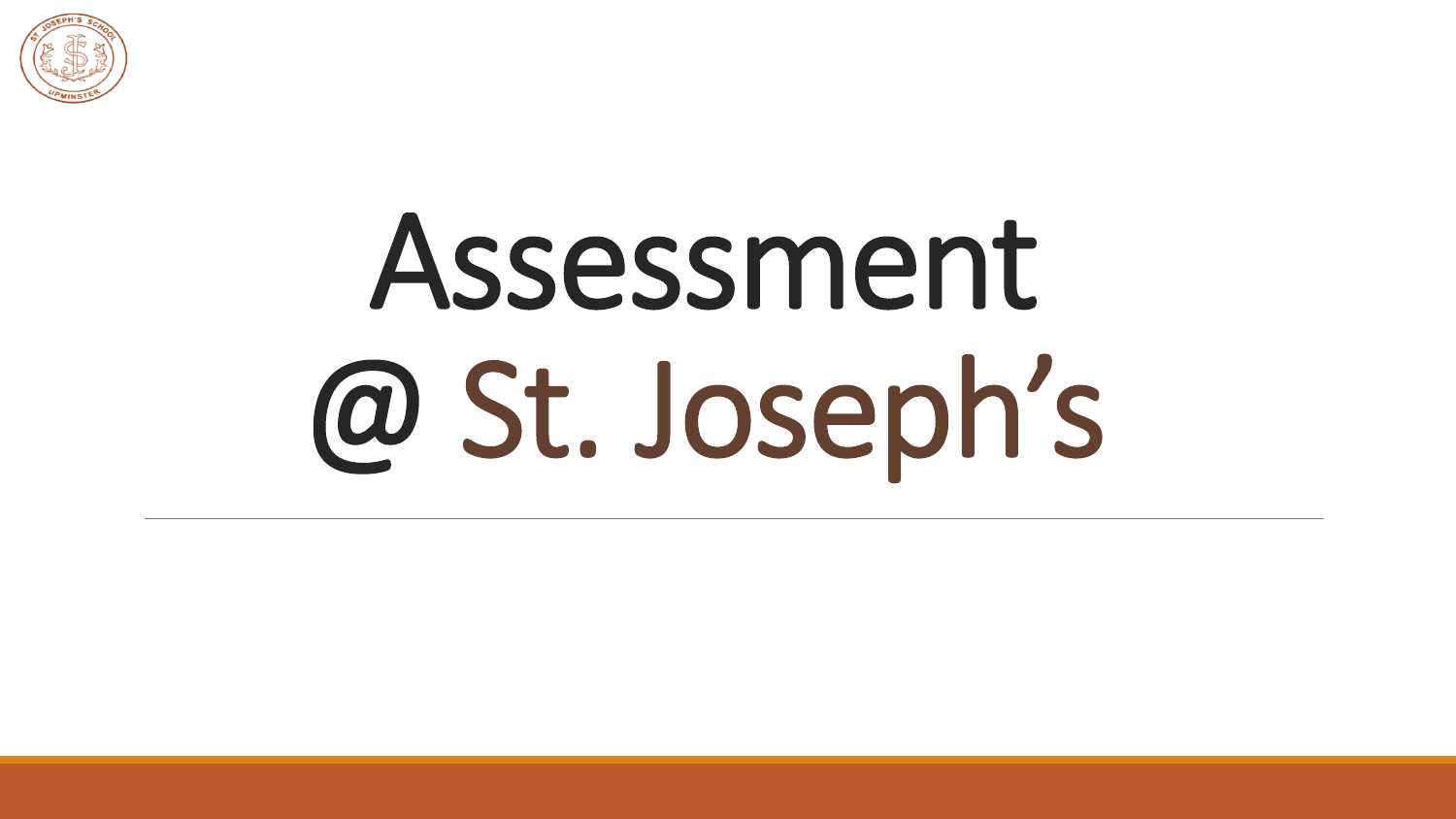

- ❖ Since September 2014, schools have been teaching the new curriculum, based on the National Curriculum which all schools are required to teach.
- ❖ Just as the curriculum changed, assessment changed too. Years 2 and 6 were the last year groups to achieve the graded 'levels' at the end of an academic year in 2015. They, like all year groups, are now being assessed using the new system.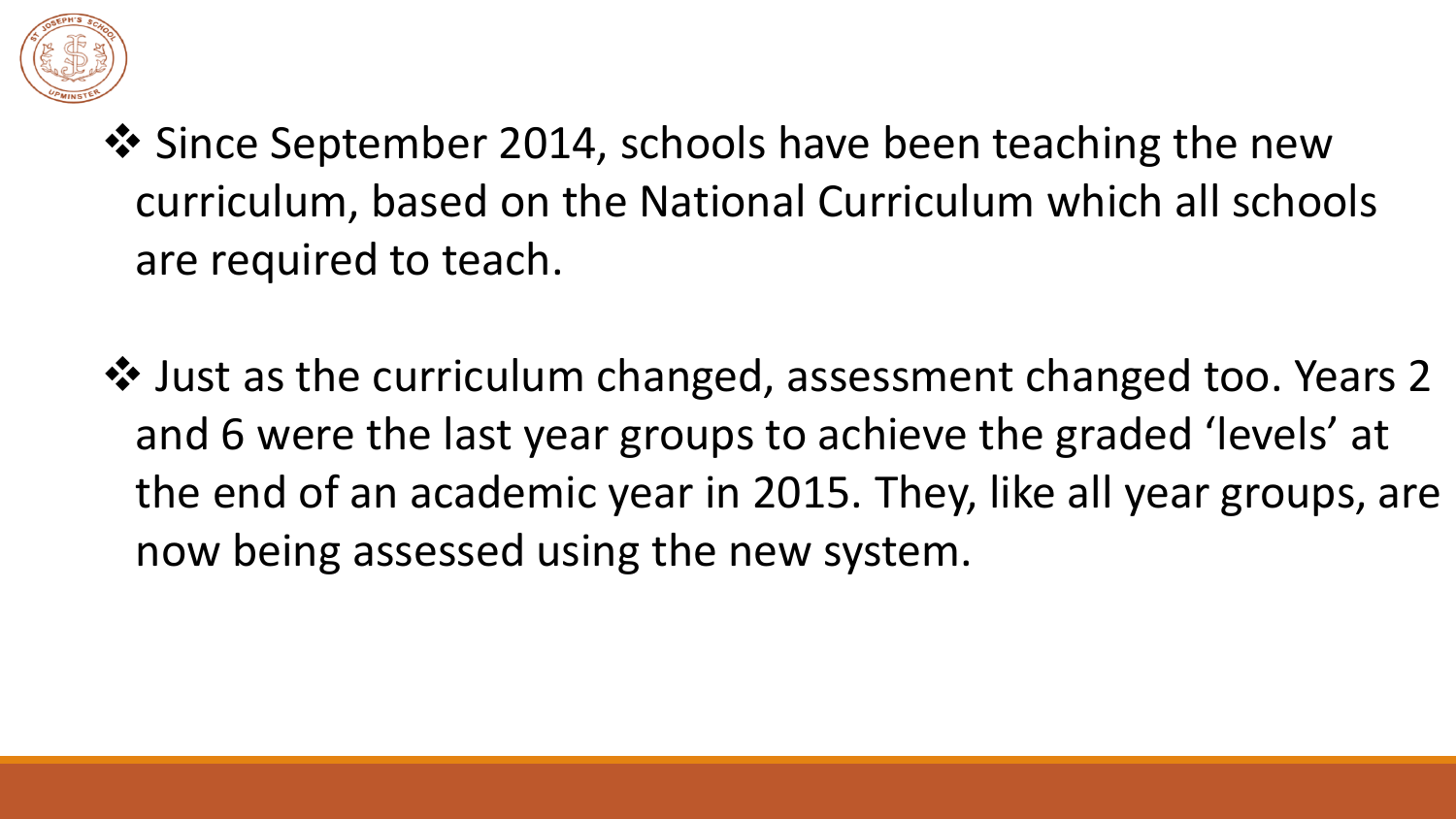

#### **What is the new system?**

- ❖ The government removed descriptions of levels from the National Curriculum and schools are now expected to establish their own assessment systems.
- ❖ At St Joseph's we use a system of 'bands' to measure children's attainment and progress.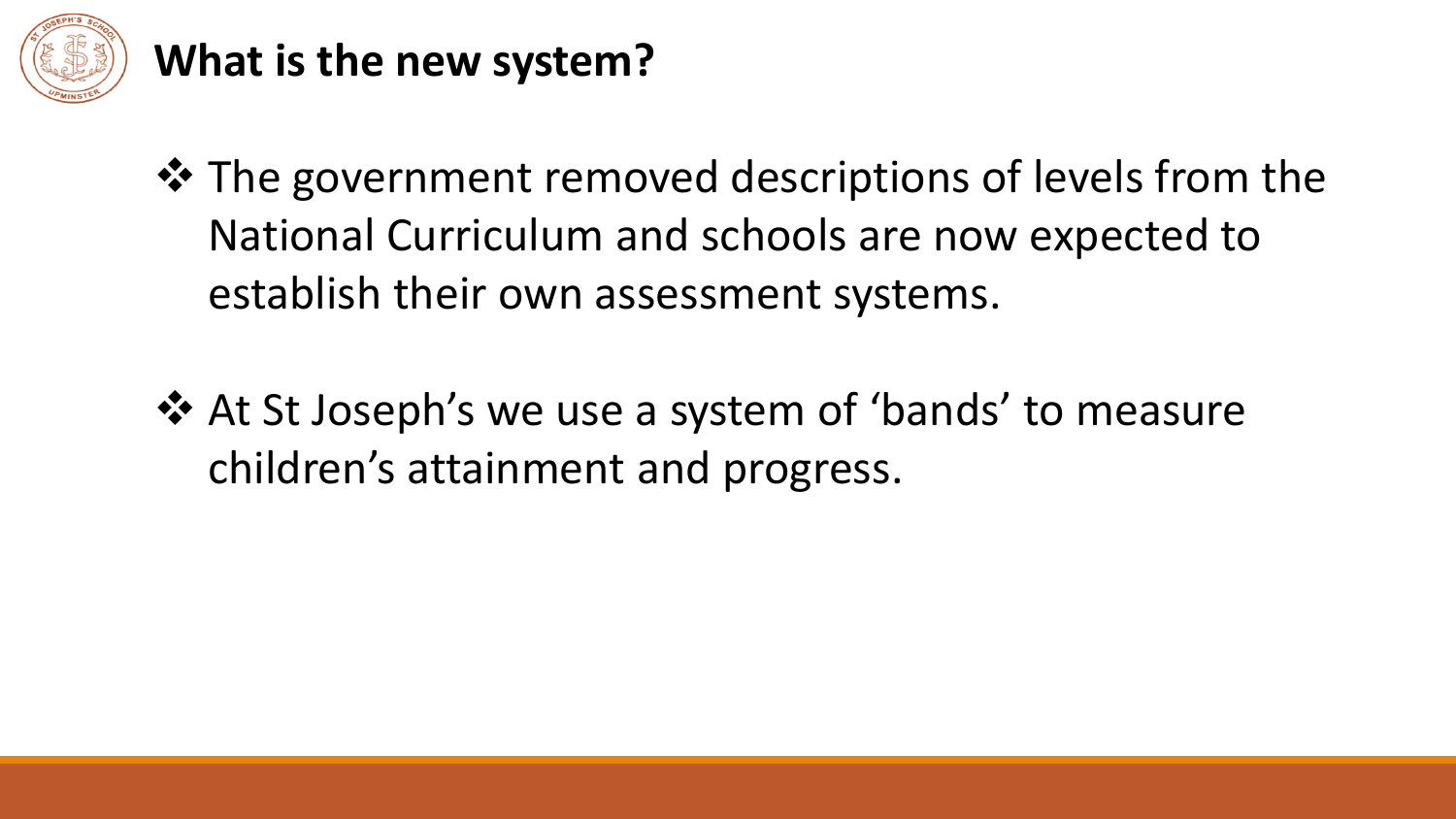

### **Why the change?**

- ❖ The Department for Education felt that levels were too vague and complicated for parents and not good at helping them understand their child's progress
- ❖ There were also concerns that the levels system could contribute to children developing a "fixed mindset" about their ability and potential for growth.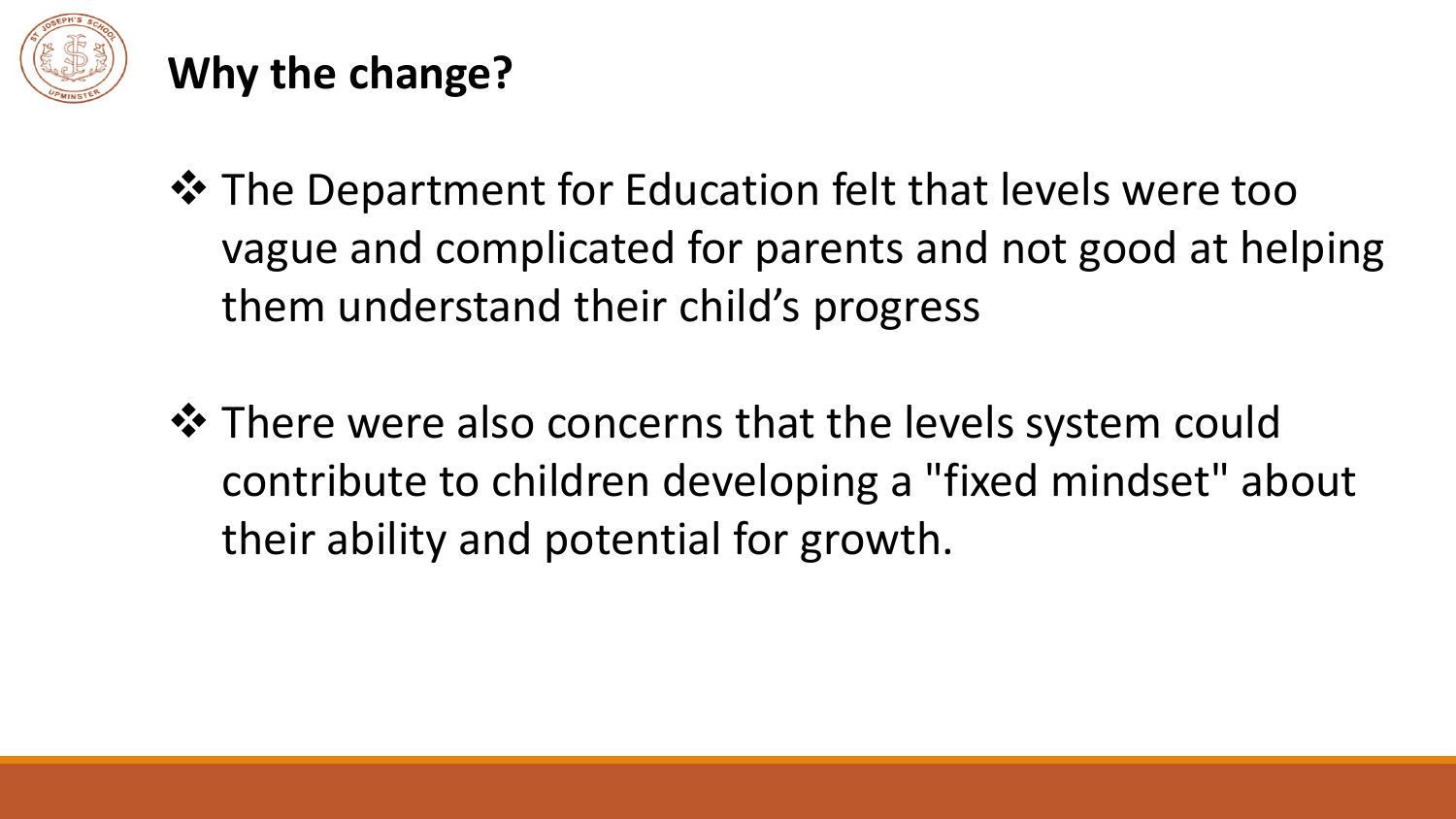

#### **So how are children now assessed?**

❖ We teach the curriculum for the year group that the child is in. If your child is not yet ready to access that curriculum, they will continue to work on the curriculum for the year group that they can access.

**<sup>❖</sup>** As the new curriculum is more challenging, children who are secure in their age band do not move on to the objectives for the next year group. Instead, they are expected to gain a more rounded knowledge of the curriculum and study objectives in 'greater depth'.

❖We assess children constantly through our observations, marking and feedback and discussions.

- ❖Formal assessments occur each half term and these inform the teachers' judgements.
- ❖Children's attainment is recorded each half term through SIMS
- ❖Pupil Progress meetings take place each term so that progress can be monitored

❖At your parent consultation evening, you will be informed about whether your child is 'working towards', 'working at' or 'working above' the expectations for their age band within Reading, Writing and Mathematics.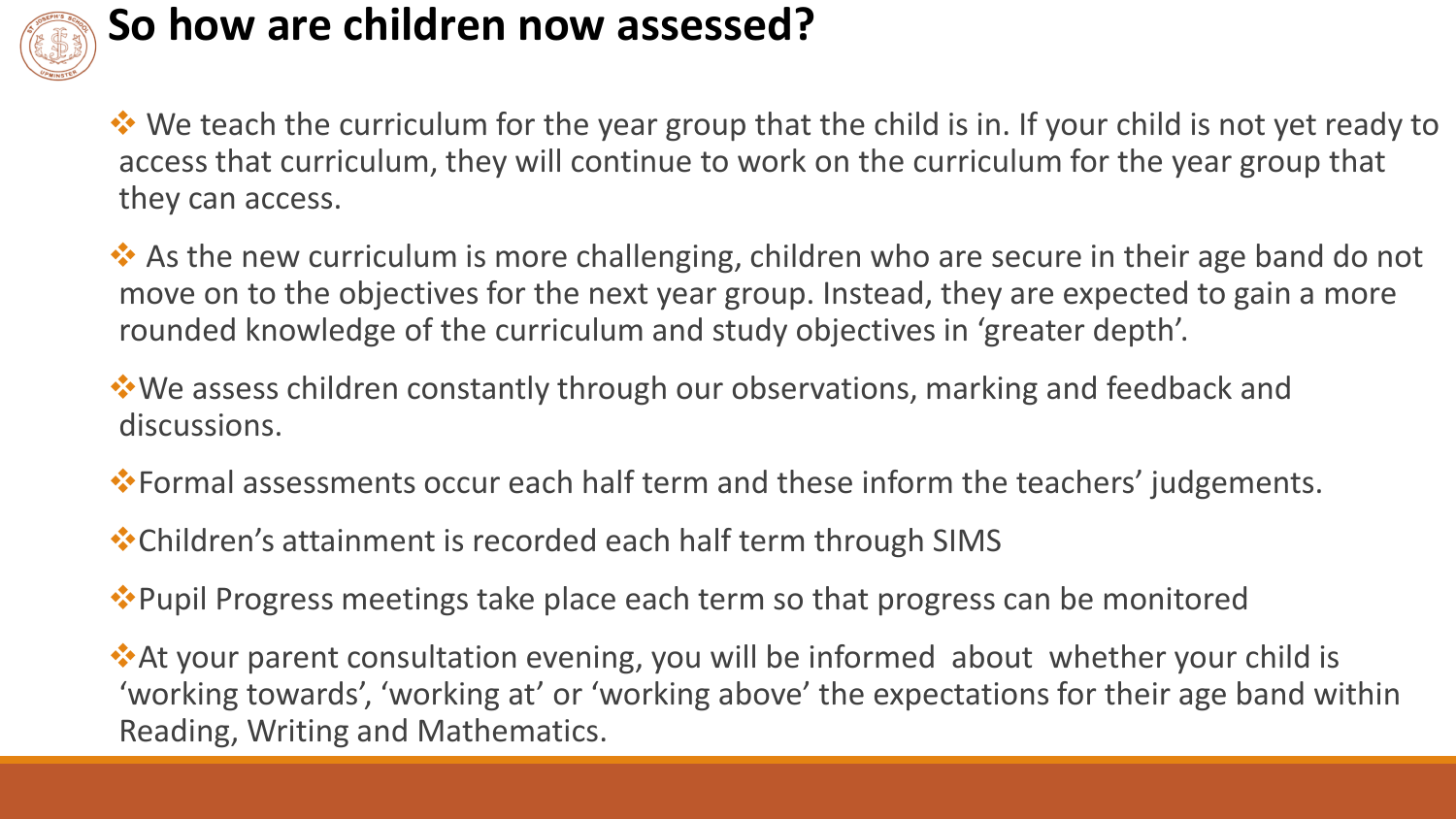

#### **STATUTORY ASSESSMENT IN PRIMARY SCHOOLS**

## ❖**Early Years Foundation Stage Profile**

### ❖**Year 1 Phonics Check**

- ❖**End of Key Stage 1**
- ❖**End of Key Stage 2**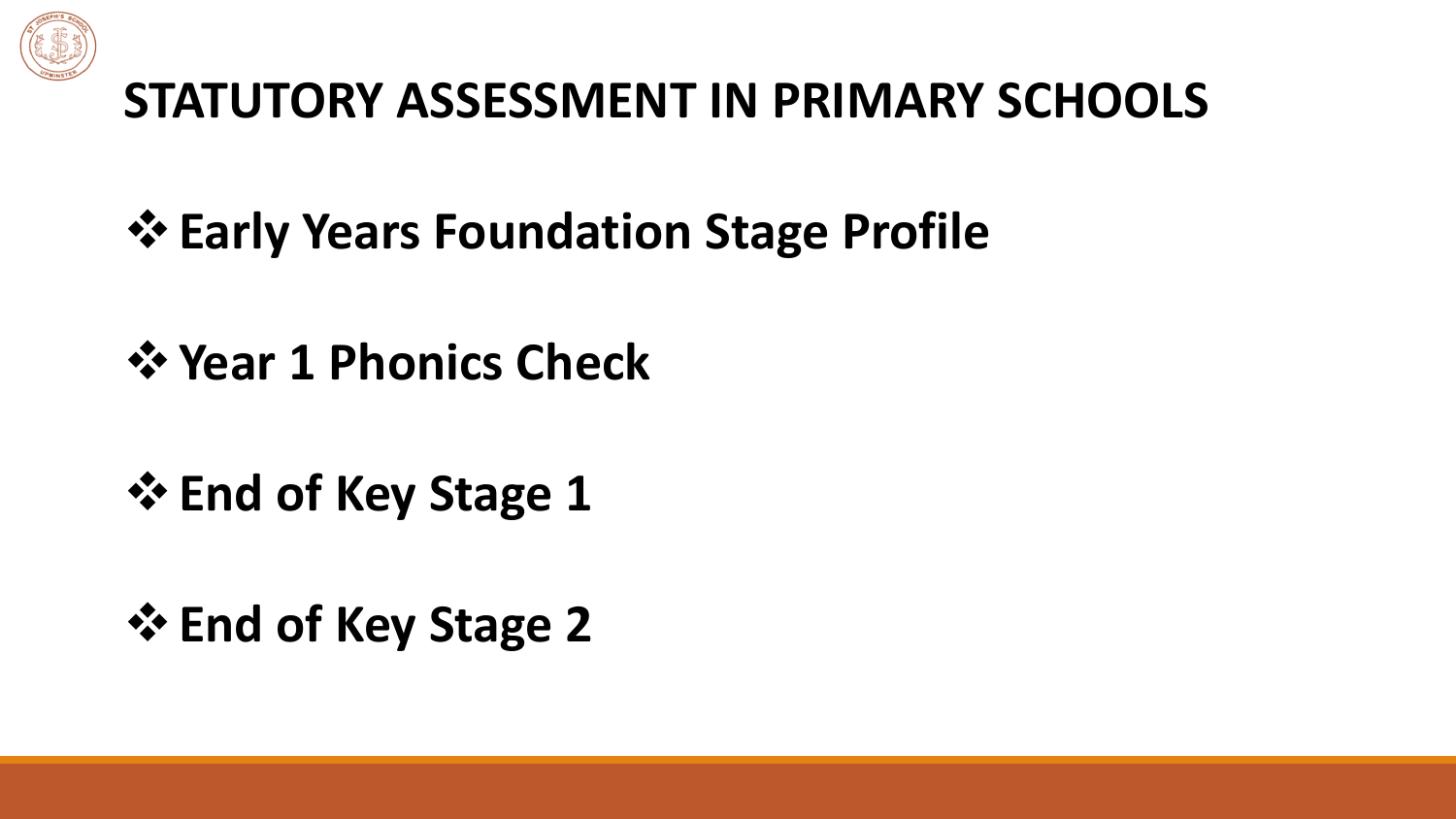

#### **Do we use anything else to aid assessment in school?**

- ❖ **Termly pupil progress meetings and class commentaries**
- ❖ **Pupil target sheets**
- ❖ **Marking, feedback and pupil response ('Fix-it' Time)**
- ❖ **The 'Big Write'**
- ❖ **Traffic lighting and self/peer assessment**